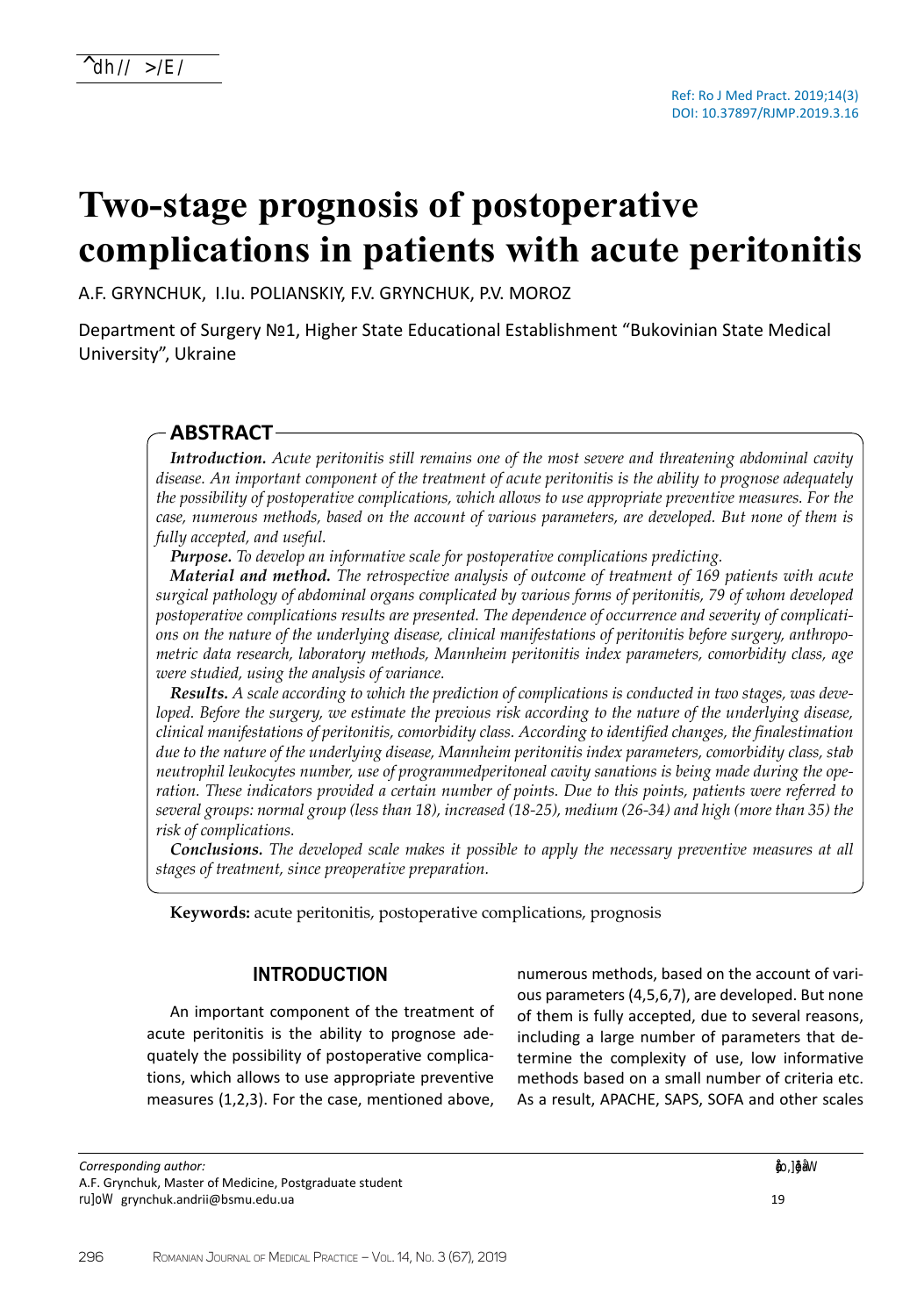(8,9) which allow to estimate the severity of the patients and possibility of death are suggested for predicting the effects of treatment. Mannheim peritonitis index (MPI) (5) is acknowledged in many countries, but its only function is determination of the peritonitis severity. It is clear, that with the increasing of peritonitis severity and the patients condition, the probability of postoperative complications increases, but mentioned above methods do not allow to differentiate the risk of separate postoperative complications. We should notice that the vast majority of prognostic scales allow to determine postoperative complications risk only after the operation. This reasons limit the applicability of preventive measures during the preoperative preparation. So the question of informative prognostic scale development is important, so the aim of the study is to develop an informative scale for postoperative complications predicting .

#### **MATERIAL AND METHOD**

The retrospective analysis of the of 169 patients with acute surgical pathology, complicated by various forms of peritonitis, aged 17 to 84 years treatment consequences was conducted. Male – 98, female –71 were chosen. There were 51 cases of acute appendicitis, 26 – acute intestinal obstruction (non malignant), 23 – gastroduodenal ulcer perforations, 16 – incarcerated hernia, 13 – acute cholecystitis and colon cancer, complicated by intestinal obstruction, 4 – obstetrical and gynecological pathology, 3 – perforation and injuries of the small intestine,  $2 -$  acute pancreatitis and postoperative peritonitis and 2 cases of other diseases among them. 45 patients were diagnosed with local peritonitis 53 – with diffuse, 57 with poured, 13 with total. 79 patients had postoperative complications, including 24 cases of inflammation and wound suppuration, 5 – eventerations, 14 – intra-abdominal abscesses and infiltrates, 18 – of intestinal suture failure, 18 – continuous peritonitis. Death occurred within 39 patients. 123 patients were diagnosed with comorbidities.

The clinical and anthropometric data, laboratory methods, MPI parameters, comorbidity class (CC) (7), age were analysed. The factor impact was studied, using the variance analysis. The Clinical manifestations of peritonitis before the operations were evaluated in points: local peritonitis – 2, diffuse  $-4$ , diffuse or total  $-6$  points. To create the possibility of mathematical presence and severity of complications processing was evaluated as follows:  $0 - no POC$ ,  $1 - inflammatory wound$ 

complications 2 – wound suppuration and eventration, 3 – bordered intra-abdominal complications, 4 – suture leakage and diffuse peritonitis, 5 – total peritonitis with systemic complications, that lead to death. Numerical characteristics of surgical diseases were conferred according to the univariate variance analysis results.

#### **STUDY RESULTS**

A scale, under which POC forecasting was carried out in two stages, was developed by us. In the first phase, before the operation, the scale included the following parameters: the nature of the underlying disease and peritonitis, parameters of the comorbidity class (**Table 1**). The results of variance analysis (**Table 2**) confirmed the statistically significant dependence of the POC from the indicators that were selected for prediction. It is significant, that the involvement of the indicators analysis which are widely used to predict (age, leukocyte count, urea, creatinine etc.) (1,4), no statistically significant dependence of POC parameters dispersion on the complex of the determined factors was found. This caused the usage opportunity of the factors, just listed in table 1.

*Table 1. A scale for postoperative septic complications of acute peritonitis predicting*

| Criteria                                                                                                                                                                                                                 | <b>Points</b>  |
|--------------------------------------------------------------------------------------------------------------------------------------------------------------------------------------------------------------------------|----------------|
| Acute appendicitis, acute cholecystitis simple,<br>gynecological pathology, intestinal obstruction<br>(non-tumor) without necrosis                                                                                       | 1              |
| Intestinal obstruction (non-tumor) with<br>necrosis, acute destructive cholecystitis,<br>perforation of gastroduodenal ulcers, small<br>intestine, stomach cancer, acute peptic ulcer<br>bleeding, obstetrical pathology | $\overline{2}$ |
| Abdominal trauma, tumor obstruction of the<br>colon, Crohn's disease, acute pancreatitis,<br>mesenteric thrombosis, postoperative<br>peritonitis                                                                         | 3              |
| Local peritonitis                                                                                                                                                                                                        | $\mathbf{2}$   |
| Diffuse peritonitis                                                                                                                                                                                                      | 4              |
| Total peritonitis                                                                                                                                                                                                        | 6              |
| No class                                                                                                                                                                                                                 | 0              |
| Comorbidity class 0                                                                                                                                                                                                      | U              |
| Comorbidity class 1                                                                                                                                                                                                      | 1              |
| Comorbidity class 2                                                                                                                                                                                                      | 2              |
| Comorbidity class 3                                                                                                                                                                                                      | 3              |

According to the amount of points, determined according to the scale, patients previously divided into several groups: normal (2-4 points), increased (5-7 points), medium (8-9 points) and high (more than 10 points) POC risk (**Fig. 1**). Such allocation of risk groups allows to use the necessary POC pre-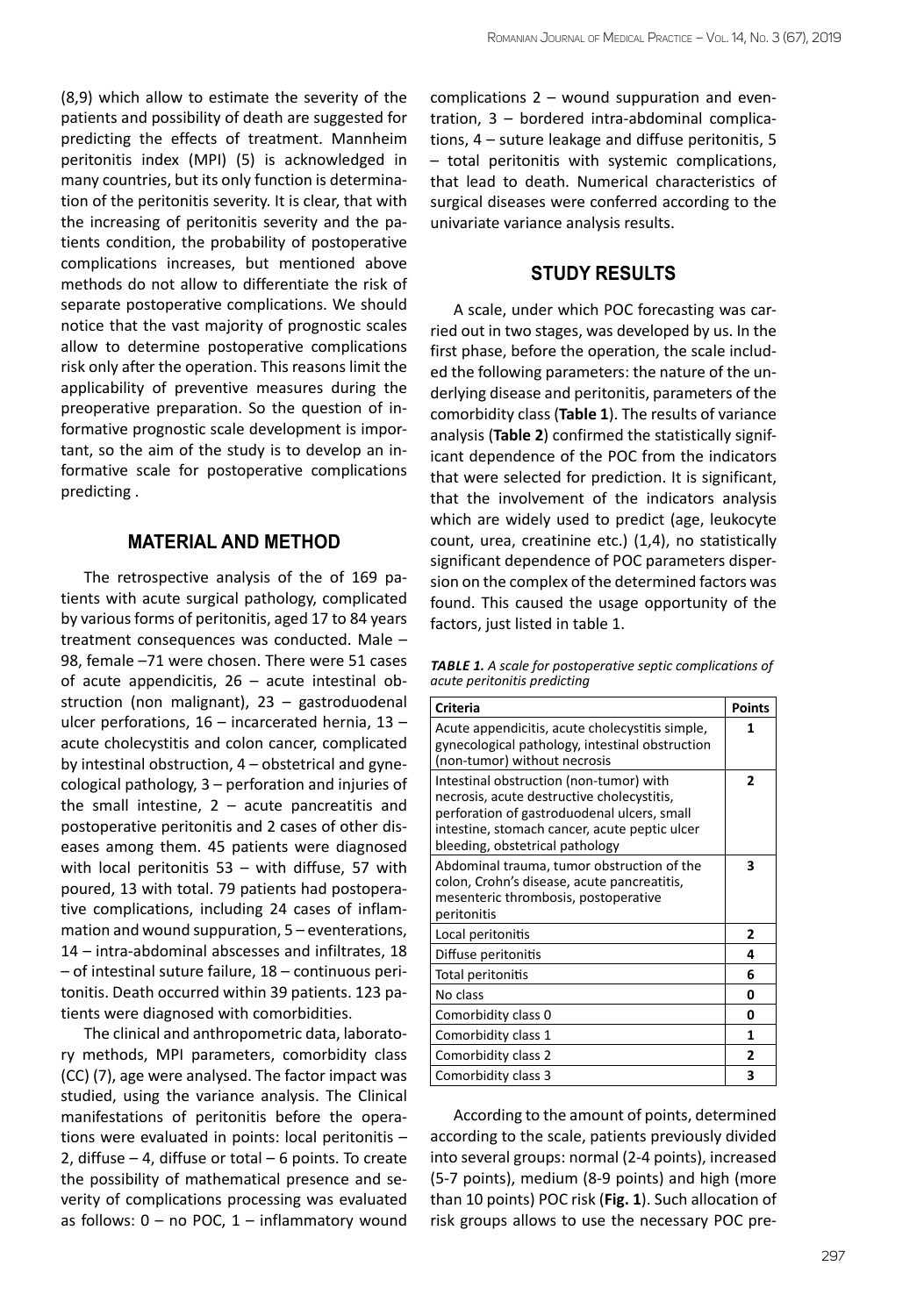| <b>Source</b>            | <b>Sum of Squares</b> | Df  | <b>Mean Square</b> | <b>F-Ratio</b> | P-Value |
|--------------------------|-----------------------|-----|--------------------|----------------|---------|
| <b>CC</b>                | 27.38                 |     | 9.14               | 4.79           | 0.003   |
| <b>Peritonitis</b>       | 18.31                 |     | 9.16               | 4.81           | 0.009   |
| <b>Main diagnosis</b>    | 69.73                 | 18  | 3.87               | 2.03           | 0.011   |
| <b>Residual</b>          | 76.14                 | 45  | 1.90               |                | ۰       |
| <b>Total (corrected)</b> | 497.76                | 168 | -                  | -              | -       |

*Table 2. Results of the impact of certain factors on the development of postoperative complications in studied patients variance analysis*

vention measures at the stage of preoperative preparation.

The final risk determination is made, based on the data of intraoperative revision and laboratory tests. The clinical and laboratory parameters analysis showed that POC parameters dispersion is statistically significantly explained by the insertion of the data, presented in **Table 3**. Based on the conducted analysis, a specified scale is created for the

second phase prediction (**Table 4**).The programmed peritoneal cavity sanation indicators were extra included, as the repeated surgery increases the POC risk (3).

Risk groups differentiation is conducted as follows: less than 18 points – normal, 18-25 points – increased (primarily wound complications), 26-34 points – average (abscesses, infiltrates, diffuse peritonitis, suture failure), more than 35 points –



*Figure 1. Means and 95.0 Percent Scheffe Intervals*

| <b>Source</b>            | <b>Sum of Squares</b> | Df             | <b>Mean Square</b> | <b>F-Ratio</b> | P-Value |
|--------------------------|-----------------------|----------------|--------------------|----------------|---------|
| <b>CC</b>                | 27.06                 | 3              | 9.09               | 8.00           | 0.0001  |
| <b>Peritonitis</b>       | 91.96                 | 28             | 3.28               | 2.91           | 0.000   |
| <b>Stab neutrophils</b>  | 86.69                 | 2              | 38.46              | 38.46          | 0.000   |
| <b>Main diagnosis</b>    | 4.24                  | $\overline{2}$ | 1.88               | 1.88           | 0.156   |
| <b>Residual</b>          | 49.87                 | 33             | 1.12               | -              |         |
| <b>Total (corrected)</b> | 497.76                | 168            | -                  |                |         |

*Table 3. Results ofthe impact of certain factors on the development of postoperative complications in studied patients variance analysis*

*Table 4. A scale for preoperative complications predicting*

| <b>Criteria</b>                                   | <b>Points</b>  |
|---------------------------------------------------|----------------|
| <b>Characteristics of surgical pathology</b>      | Due to table 1 |
| <b>Characteristics peritonitis</b>                | <b>MPI</b>     |
| <b>Characteristics of the concominent disease</b> | Due to table 1 |
| Content of the stab neutrophils (%)               |                |
| less than 3 or more than 37                       | 3              |
| 26-36                                             | $\overline{2}$ |
| $4 - 25$                                          | 0              |
| The use of programmed sanation                    | 2              |